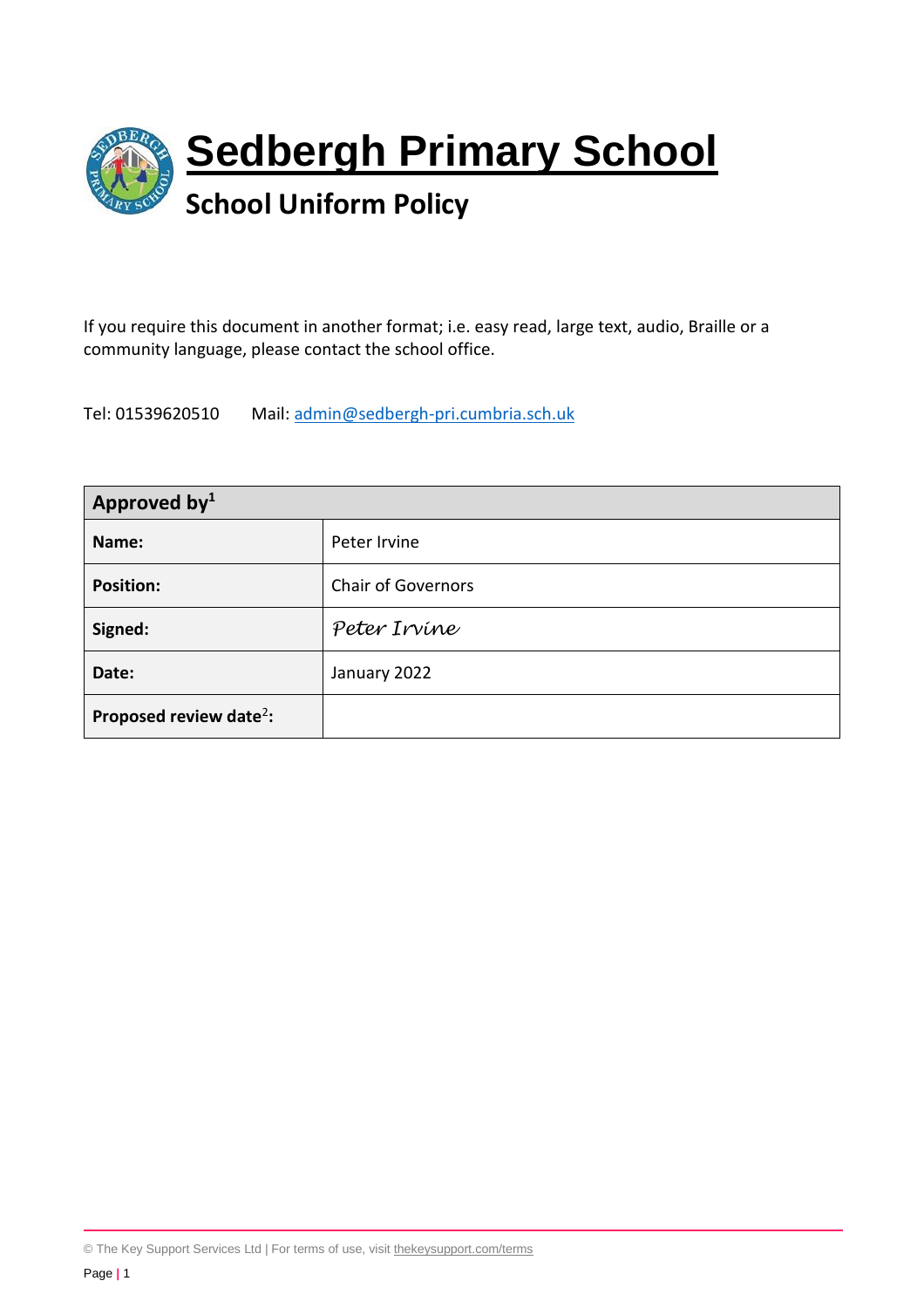# **Contents**

### <span id="page-1-0"></span>**1. Aims**

This policy aims to:

- Set out our approach to requiring a uniform that is of reasonable cost and offers the best value for money for parents and carers
- Explain how we will avoid discrimination in line with our legal duties under the Equality Act 2010
- Clarify our expectations for school uniform

# <span id="page-1-1"></span>**2. Our school's legal duties under the Equality Act 2010**

The [Equality Act 2010](https://www.legislation.gov.uk/ukpga/2010/15/contents) prohibits discrimination against an individual based on the protected characteristics, which include sex, race, religion or belief, and gender reassignment.

To avoid discrimination, our school will:

- Avoid listing uniform items based on sex, to give all pupils the opportunity to wear the uniform they feel most comfortable in or that most reflects their self-identified gender
- Make sure that our uniform costs the same for all pupils
- Allow all pupils to have long hair (though we reserve the right to ask for this to be tied back)
- Allow all pupils to style their hair in the way that is appropriate for school yet makes them feel most comfortable
- Allow pupils to request changes to swimwear for religious reasons
- Allow pupils to wear headscarves and other religious or cultural symbols
- Allow for adaptations to our policy on the grounds of equality by asking pupils or their parents to get in touch with Mrs Hudson, Headteacher, via the school office who can answer questions about the policy and respond to any requests

### <span id="page-1-2"></span>**3. Limiting the cost of school uniform**

Our school has a duty to make sure that the uniform we require is affordable, in line with statutory [guidance](https://www.gov.uk/government/publications/cost-of-school-uniforms/cost-of-school-uniforms) from the Department for Education on the cost of school uniform.

We understand that items with distinctive characteristics (such as branded items, or items that have to have a school logo or a unique fabric/colour/design) cannot be purchased from a wide range of retailers and that requiring many such items limits parents' ability to 'shop around' for a low price.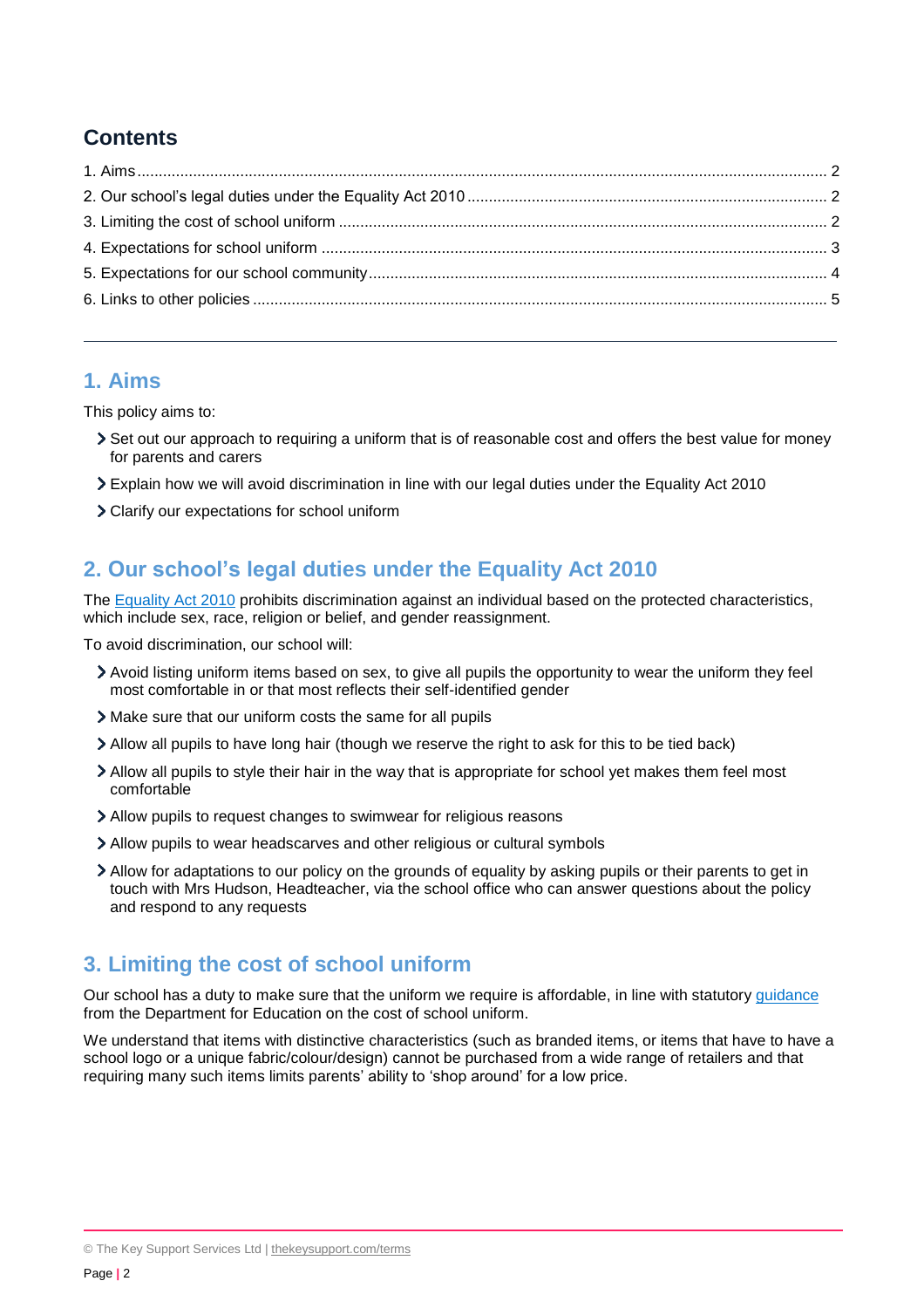We will make sure our uniform:

- > Is available at a reasonable cost
- Provides the best value for money for parents/carers

We will do this by:

- Carefully considering whether any items with distinctive characteristics are necessary
- Limiting any items with distinctive characteristics where possible for example, by only asking that the jumper, worn over the polo shirt, features the school logo
- Limiting items with distinctive characteristics to low-cost or long-lasting items, such as ties
- Considering cheaper alternatives to school-branded items, such as logos that can be ironed on, as long as this doesn't compromise quality and durability
- Avoiding specific requirements for items pupils could wear on non-school days, such as coats and bags
- Keeping the number of optional branded items to a minimum, so that the school's uniform can act as a social leveler
- Avoiding different uniform requirements for different year/class/house groups
- Avoiding different uniform requirements for extra-curricular activities
- Making sure that arrangements are in place for parents to acquire second-hand uniform items
- Avoiding frequent changes to uniform specifications and minimising the financial impact on parents of any changes
- Consulting with parents and pupils on any proposed significant changes to the uniform policy and carefully considering any complaints about the policy

### <span id="page-2-0"></span>**4. Expectations for school uniform**

#### **4.1 Our school's uniform**

We would like our children to look smart, create a sense of community and a feeling of pride when wearing our uniform.

Our school uniform is:

- Royal blue jumper/ sweatshirt/ cardigan plain or with school logo
- Dark grey trousers/ shorts/ skirt
- White polo shirt
- Black school shoes trainers will not be permitted
- Watches and stud earrings can be worn these must be removed by the child prior to a PE lesson
- Smart watches and any other jewellery, make up and nail varnish will not be permitted

Our PE kit is:

- White t-shirt
- > Black or navy shorts
- > Tracksuit bottoms and a sweatshirt for outdoor PE
- > Trainers for outdoor PE

<sup>©</sup> The Key Support Services Ltd | [thekeysupport.com/terms](https://thekeysupport.com/terms-of-use)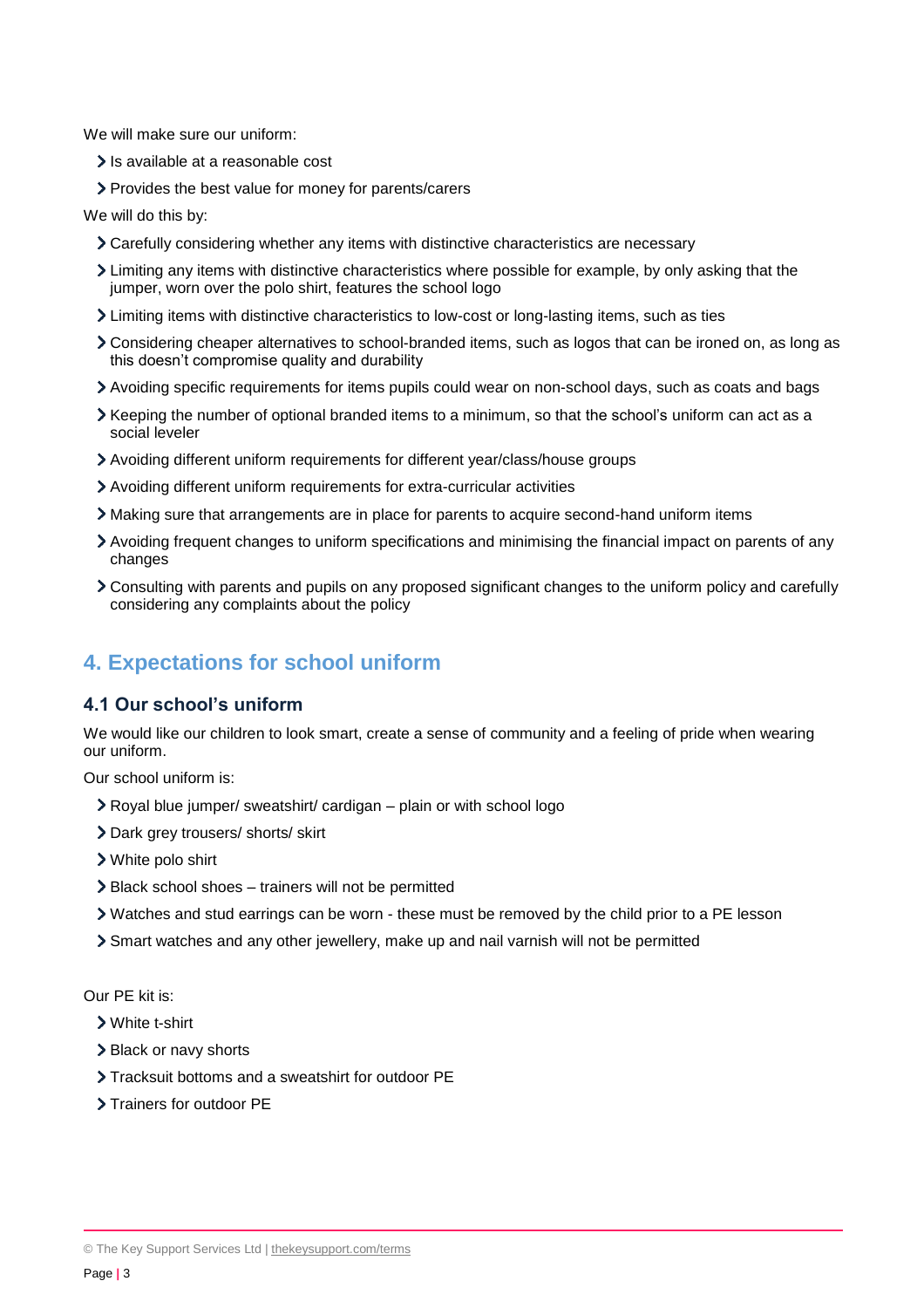### **4.2Where to purchase it**

Our school uniform can be ordered online from:

[www.conistonshop.com/Sedbergh-Primary-School\\_23/school/index.php](http://www.conistonshop.com/Sedbergh-Primary-School_23/school/index.php)

We also offer a Fairtrade uniform choice. All KoolSkools uniform is made with Fairtrade cotton in ethical factories and at affordable prices. It can be ordered online from:

[www.koolskools.co.uk/product-category/sedbergh-primary-school/](http://www.koolskools.co.uk/product-category/sedbergh-primary-school/)

- Any non-branded school uniform items can be bought more widely from high-street retailers.
- At points throughout the year, the school/governors will arrange local second-hand uniform sales

# <span id="page-3-0"></span>**5. Expectations for our school community**

### **5.1 Pupils**

Pupils are expected to wear the correct uniform at all times (other than specified non-school uniform days) while:

- > On the school premises
- > Travelling to and from school
- At out-of-school events or on trips that are organised by the school, or where they are representing the school (if required)

### **5.2 Parents and carers**

Parents and carers are expected to make sure their child has the correct uniform and PE kit, and that every item is:

- > Clean
- Clearly labelled with the child's name
- In good condition

Parents are also expected to contact Mrs Hudson, Headteacher, if they want to request an amendment to the uniform policy in relation to:

> Their child's protected characteristics

> The cost of the uniform

Parents are expected to lodge any complaints or objections relating to the school uniform in a timely and reasonable manner.

Disputes about the cost of the school uniform will be:

- > Resolved locally
- Dealt with in accordance with our school's complaints policy

The school will work closely with parents to arrive at a mutually acceptable outcome.

### **5.3 Staff**

Staff will closely monitor pupils to make sure they are in correct uniform. They will give any pupils and families breaching the uniform policy the opportunity to comply, but will follow up with the headteacher if the situation doesn't improve.

Ongoing breaches of our uniform policy will be dealt with by Mrs Hudson.

<sup>©</sup> The Key Support Services Ltd | [thekeysupport.com/terms](https://thekeysupport.com/terms-of-use)